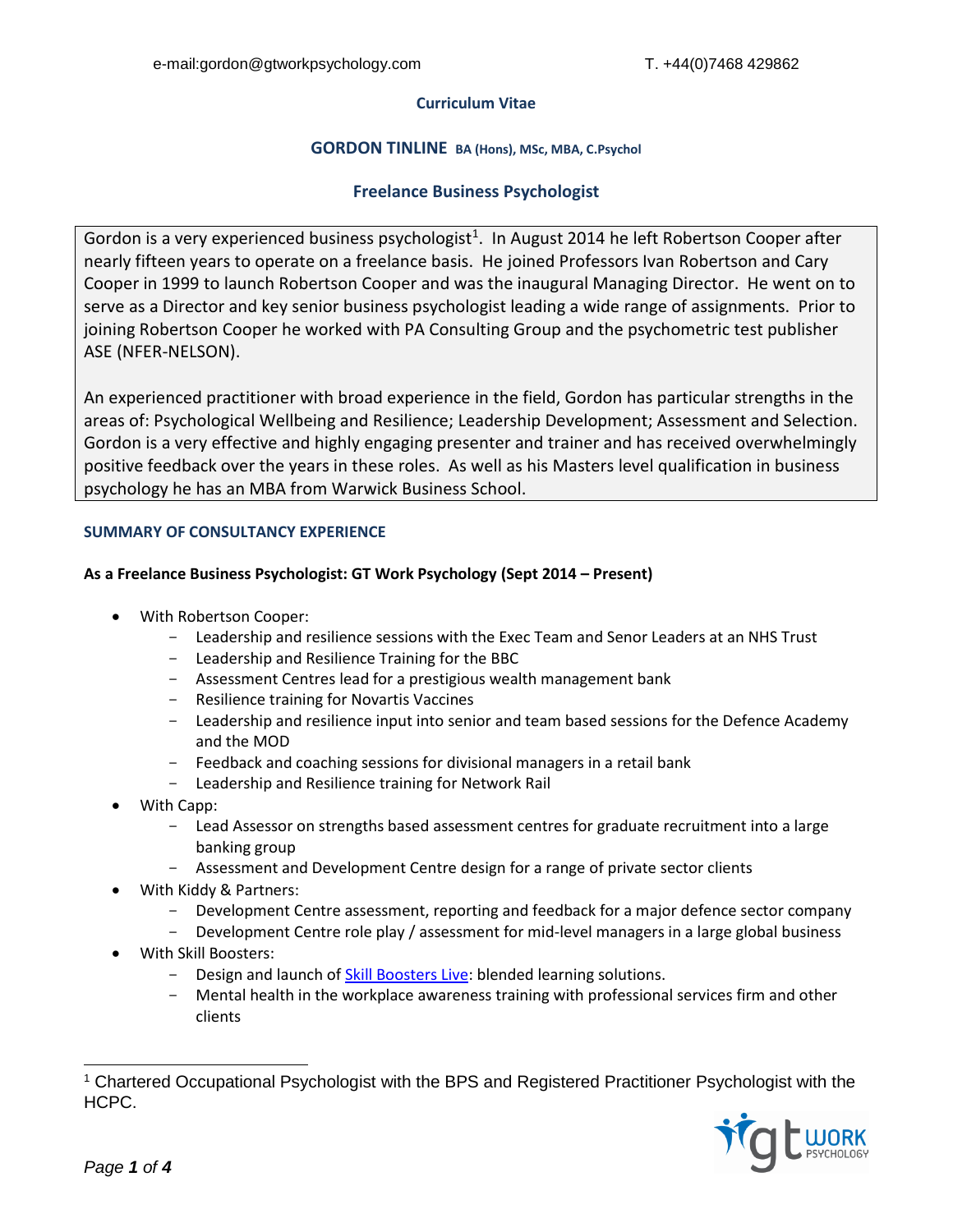- With Sixth Sense Consulting
	- Design and implementation of resilience training for managers and other staff in Siemens
- Direct work:
	- Individual coaching for career transition
	- Presentations on leadership and resilience for police service and local authority clients
	- Wellbeing and Resilience building sessions for a pharmaceutical company

## **With Robertson Cooper Ltd (1999 – 2014), key assignments included:-**

- Resilience training and leadership and resilience training for large number of organisations across sectors, including executive team level.
- Design and delivery of a management development programme for Atkins, with wellbeing and resilience at its core.
- Running leadership and resilience programmes for senior armed forces and defence sector leaders with The Defence Academy.
- Leading a project to help Shell develop a State of Thriving assessment.
- Regular lead assessor on Assessment Centres for a leading investment and wealth management bank.
- Delivery of wellbeing and resilience workshops in a number of leading UK banks.
- Delivery of NHSI Board Development process with 4 NHS Trusts.
- Board development support over a 12-month period with an acute care NHS Trust.
- Leadership and wellbeing support for two leading Mental Health Trusts.
- Lead facilitation of the Corporate Leadership First programme (8 x one week programmes) for Senior Civil Servants.
- Leadership development (including one-to-one coaching) for senior managers in engineering companies at Strix Ltd and Eggborough Power Station (part of British Energy).
- Lead consultant on 15 Police Service Wellbeing / stress audit projects, including The Metropolitan Police Service.
- Lead consultant on stress / wellbeing audits for Council of Europe, London Fire Brigade, Conoco Philips, HM Treasury, North West Prison Service, Foreign and Commonwealth **Office**
- Cabinet Office Fast Track selection system improvement projects.
- Assessment validation project for The Metropolitan Police Service.
- Psychometric assessment for selection into UMIST Ventures Ltd and start-up ventures.
- Leadership development for senior managers at City of London Police and the University of Northampton (built around Robertson Cooper's Leadership Impact assessment tool).

## **With PA Consulting Group (1997-99):**

- Development of Values and Capabilities for The Post Office.
- Design and Delivery of Assessment Centres to air transportation and telecommunications clients in the UK and Canada.
- Teambuilding workshops for: direct financial services provider; major IT hardware supplier; legal firm.
- Performance Management training for legal firm.
- Development of PA's graduate recruitment process.

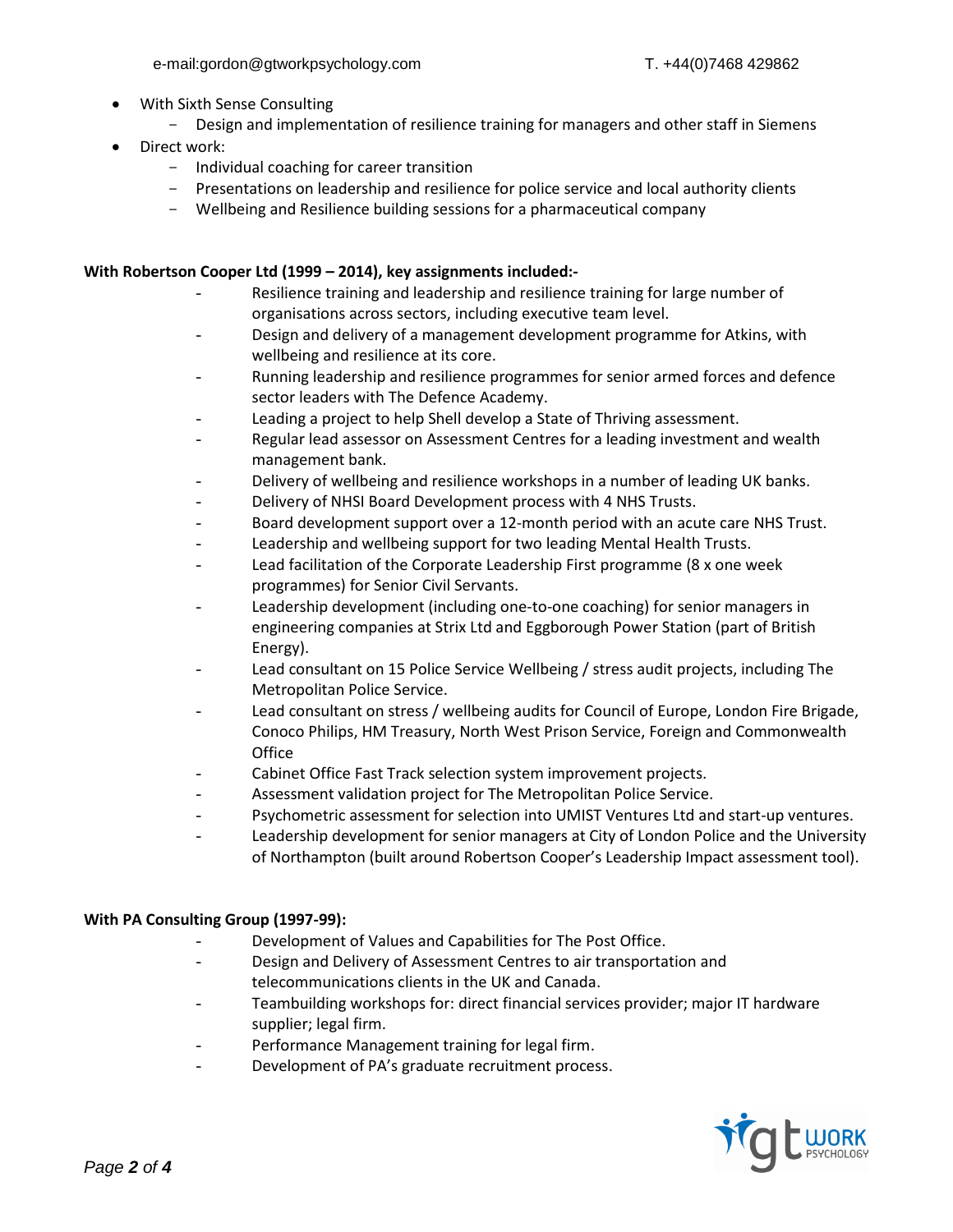#### **With ASE (NFER-NELSON) (1995-97):**

- Development and implementation of Assessment Centres for identifying senior management potential for Civil Service client.
- Competency analysis for civil service client.
- Individual psychometric assessment of Personal Business Advisers for a Business Link (Including developmental feedback).
- Design and delivery of Development Centres for directors and senior managers in a large publishing company.
- Assessment validation study for local authority employer.
- Psychometric assessment for business start-up venture.

Training delivered (also with ASE):

Lead tutor on a substantial number (25+) of public and in-company psychometric test training courses (BPS Level A and Level B courses).

## **With Four Elements Ltd (1993-95):**

- Study of Teamwork in Nuclear Power Station Central Control Rooms.
- Development of Safety Management Audit for Major Hazard Installations Task analysis of hazardous tasks on off-shore platform.
- Study of the influence of organisational factors on safety in Dutch Major Hazard Industries.
- Human Factors Analysis of accident databases.

## **Earlier Employment**

Prior to his change of career into psychology Gordon spent twelve years with the MOD at Rosyth Naval Dockyard, first as an Electrical Fitter (including four-year apprenticeship), and latterly as an Electrical Design Draughtsman. In his last three years in the Dockyard, Gordon managed technical procurement projects and carried out Computer Aided Design work.

#### **EMPLOYMENT TIMELINE**

| Present     | Freelance Business Psychologist (GT Work Psychology) |
|-------------|------------------------------------------------------|
| 1999 - 2014 | Director, Robertson Cooper Ltd                       |
| 1997-99     | Principal Consultant, PA Consulting Group            |

- 1995-97 Senior Consultant, ASE
- 1993-95 Scientist, Four Elements Ltd
- 1991-92 Full-time Postgraduate Student UMIST
- 1979-91 Electrical Engineer, MOD